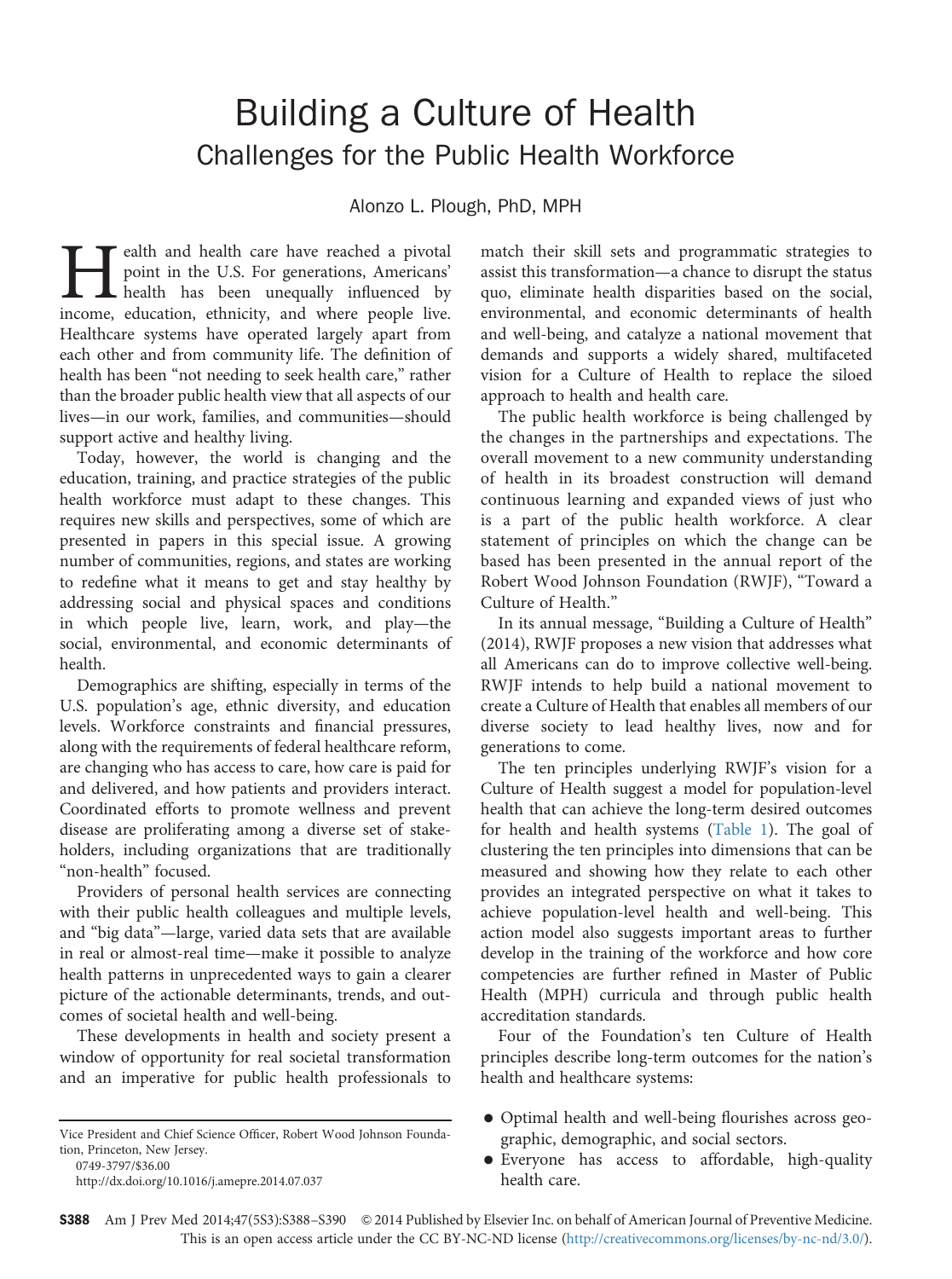<span id="page-1-0"></span>

|  |  |  | <b>Table 1.</b> Principles of action dimensions |
|--|--|--|-------------------------------------------------|
|--|--|--|-------------------------------------------------|

| Action<br>dimension   | Reflects these principles                                                                                                                                                                             |
|-----------------------|-------------------------------------------------------------------------------------------------------------------------------------------------------------------------------------------------------|
| Action<br>dimension 1 | Americans understand that we are all in this together; and<br>Opportunities to be healthy and stay healthy are valued and<br>accessible to everyone across the entire society.                        |
| Action<br>dimension 2 | Business, government, individuals, and organizations work together<br>to foster healthy communities and lifestyles; and<br>The health of the population guides public and private decision<br>making. |
| Action<br>dimension 3 | Individuals and families have the means and opportunities to make<br>choices that lead to healthy lifestyles and optimal well-being and<br>functioning.                                               |
| Action<br>dimension 4 | Health care is efficient and equitable.                                                                                                                                                               |

- No one is excluded.
- The economy is less burdened by healthcare spending.

These outcomes encompass the improvements in health that the nation has long sought to attain. They also explicitly state a desire to attain better health as the WHO defines it: a state of complete emotional, social, and physical well-being.<sup>1</sup> The outcomes give special attention to equity and social justice—not to merely describe the health disparities that exist in society but to eliminate them.

The remaining six principles fall into four dimensions of action that are farther upstream in the sequence of change [\(Figure 1\)](#page-2-0).

#### Action Dimension 1: Social Cohesion and Shared Value of Health

This area of work focuses on actions that set the context for widespread dialogue and understanding about a Culture of Health. The shared value of health is prioritized because individuals must view health as a priority. Social cohesion is prioritized because, in addition to valuing health, individuals must also feel a sense of community and believe they can be engaged members of the community to improve population health. Without a shared sense that we are all in this together, it is hard to convince people that good health for all is as important as health care for those who are ill.

The conceptual base for this action dimension rests on research and practice evidence in social network theory, community resilience, well-being science, and asset-based community development. In this dimension, the intention is to highlight the degree to which health is a shared value among individuals and the extent to which individuals feel a sense of interdependence with each other.

This area of work seeks to change approaches and processes so that traditional health delivery settings are connected with the community settings that influence residents' health (e.g., neighborhoods, schools, businesses) and so all organizations' assets, policies, and practices: (1) promote the health and health care of entire populations; (2) promote health and health care equally; (3) are aligned across sectors; and (4) operate

together rather than in isolation. The nation's health problems are so pervasive, the solutions are so complex and costly, and the resources for addressing them are so fragmented that no single sector can achieve large-scale, sustainable results on its own.

The conceptual and research base for this dimension are studies of effective cross-sector partnerships among hospitals and other healthcare institutions; public health agencies and providers; healthcare payers and consumers; and education, government, business, and communitybased organizations that improve local well-being. RWJF intends to highlight the increasing prevalence of innovative partnerships and their impact on improving the social, cultural, and environmental determinants of health and reducing health disparities.

## Action Dimension 3: Improving Equity and Opportunity for Health Choices and **Environments**

This area of work focuses specifically on improving wellbeing and, correspondingly, eliminating disparities in health so that the Zip Code in which one lives does not increase one's likelihood of experiencing poor health outcomes. In a strong market economy like that of the U.S., poverty and economic marginality often lead to inequity in health and health care.

This work addresses policies and practices that advance healthy environments within and across populations. At the individual and family level, this action dimension aims to ensure that all people have equal opportunities to live in homes that are safe from social threats, such as violence; free from environmental threats, such as lead paint, poor air quality, blight, and general disrepair; and in neighborhoods that offer access to nutritious and affordable food, recreational facilities, elements that